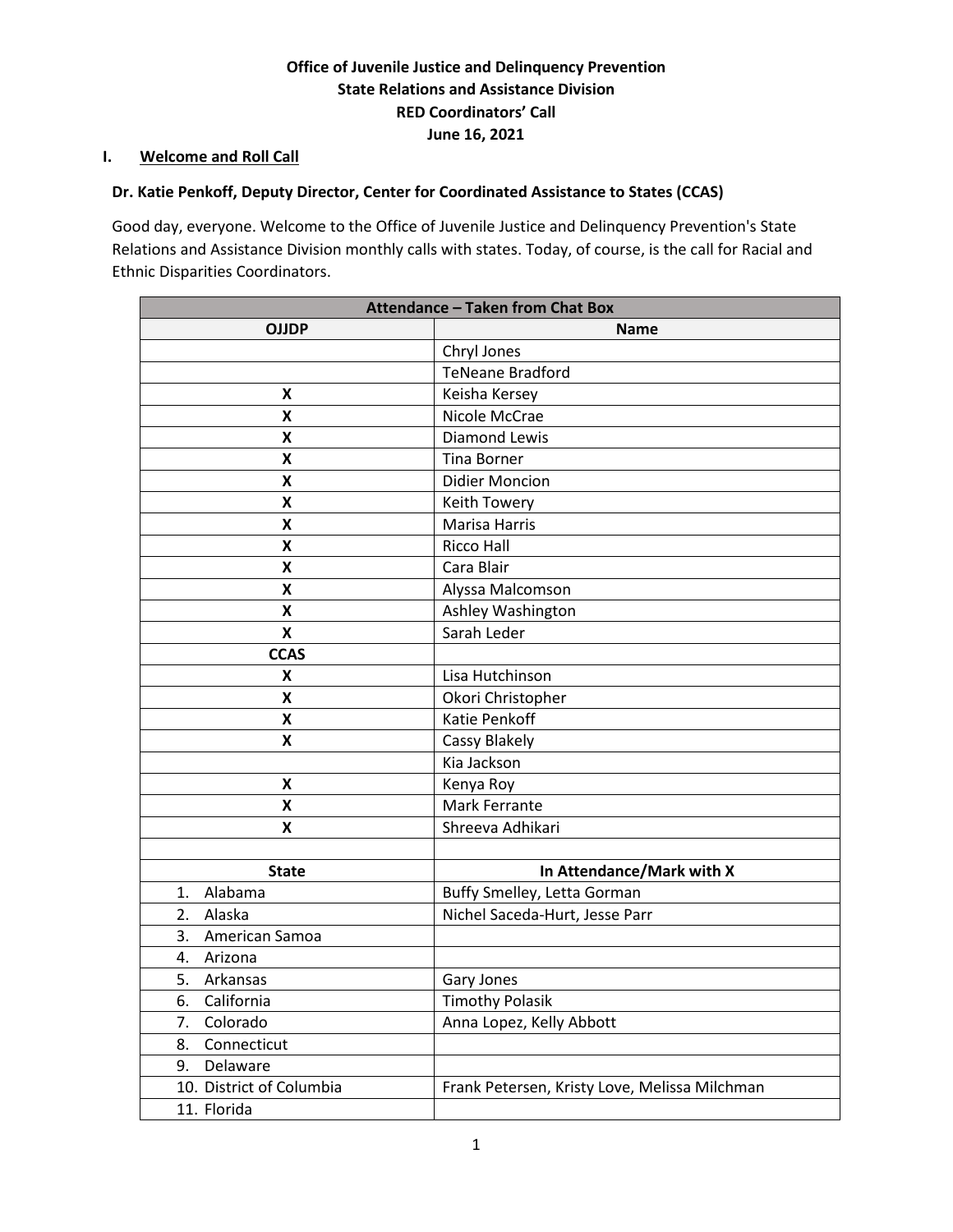| 12. Georgia                   | Stephanie Mikkelsen                                              |
|-------------------------------|------------------------------------------------------------------|
| 13. Guam                      |                                                                  |
| 14. Hawaii                    | Shannessy Ahu                                                    |
| 15. Idaho                     | Marissa Evans                                                    |
| 16. Illinois                  | Andrea Hall                                                      |
| 17. Indiana                   | Manpreet Kaur                                                    |
| 18. lowa                      |                                                                  |
| 19. Kansas                    |                                                                  |
| 20. Kentucky                  | Mavis Williamson                                                 |
| 21. Louisiana                 |                                                                  |
| 22. Maine                     | Linda Barry Potter                                               |
| 23. Maryland                  | William Jernigan                                                 |
| 24. Massachusetts             | Patricia Bergin                                                  |
| 25. Michigan                  | Paul Elam                                                        |
| 26. Minnesota                 |                                                                  |
| 27. Mississippi               | Emberly K. Holmes                                                |
| 28. Missouri                  |                                                                  |
| 29. Montana                   | Rachel Gemar                                                     |
| 30. Nebraska                  | <b>Monica Miles-Steffens</b>                                     |
| 31. Nevada                    |                                                                  |
| 32. New Hampshire             |                                                                  |
| 33. New Jersey                | Kelly Hourigan, Shaniqua McRae                                   |
| 34. New Mexico                | Samantha Armendariz, Bill Kearney                                |
| 35. New York                  | <b>Trista Deame</b>                                              |
| 36. North Carolina            | Toni Lockley                                                     |
| 37. North Dakota              |                                                                  |
| 38. Northern Marianas Islands |                                                                  |
| 39. Ohio                      |                                                                  |
| 40. Oklahoma                  | Laura Broyles, David McCullough                                  |
| 41. Oregon                    | Sonji Moore                                                      |
| 42. Pennsylvania              |                                                                  |
| 43. Puerto Rico               | Natalia Rios, Roselyn Cruz                                       |
| 44. Rhode Island              |                                                                  |
| 45. South Carolina            | Shawana Frazier, Trevon Fordham                                  |
| 46. South Dakota              | Nicole Gednalske                                                 |
| 47. Tennessee                 | Craig Hargrow                                                    |
| 48. Texas                     |                                                                  |
| 49. Utah                      |                                                                  |
| 50. Vermont                   | Alona Tate, Elizabeth Morris                                     |
| 51. Virgin Islands            |                                                                  |
| 52. Virginia                  | Ed Holmes, Greg Hopkins                                          |
| 53. Washington                |                                                                  |
| 54. West Virginia             |                                                                  |
| 55. Wisconsin                 | Sabrina Gentile, Allison Budzinski, Katie Hawkins, Lara<br>Kenny |
| 56. Wyoming                   |                                                                  |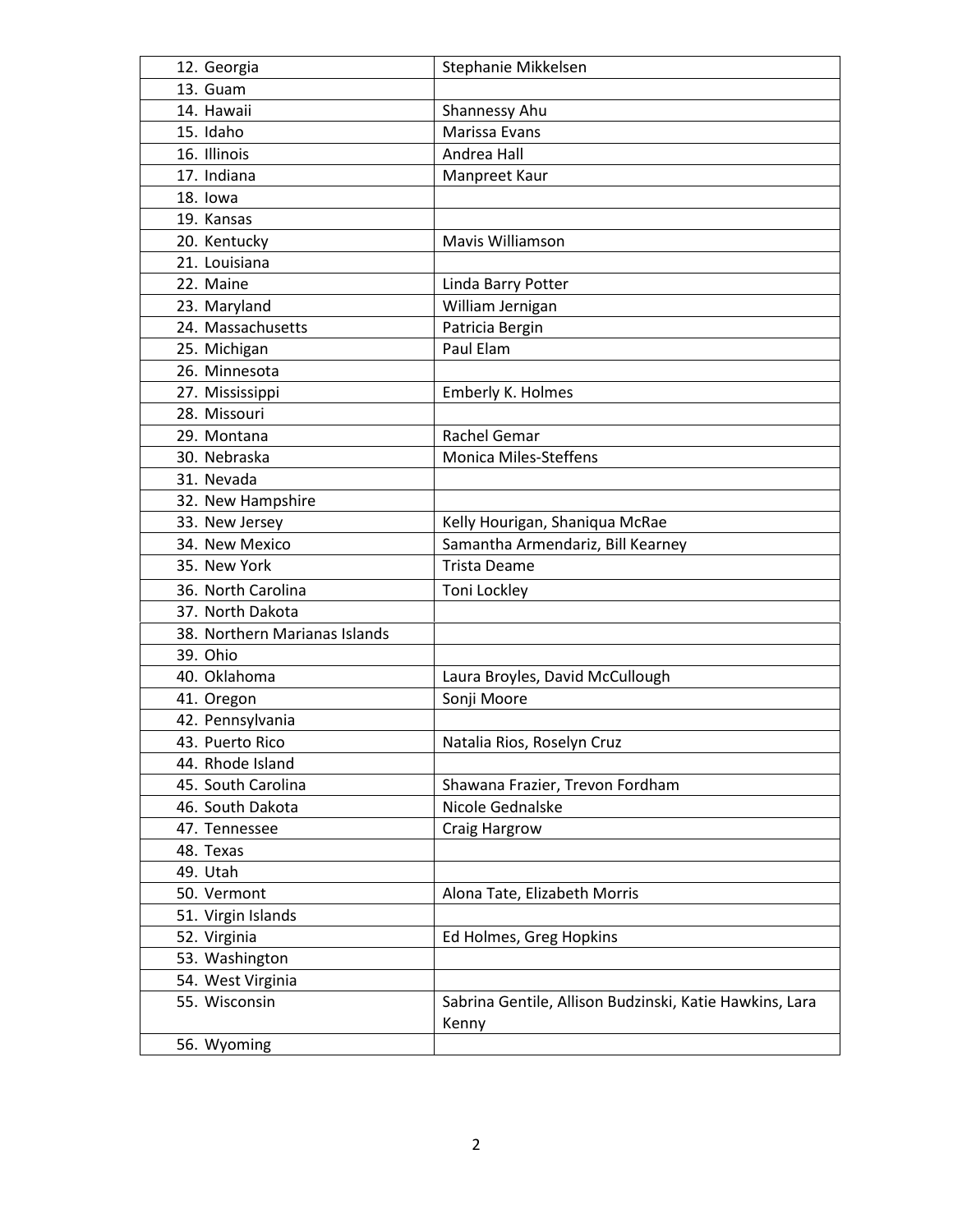#### **Dr. Katie Penkoff, Deputy Director, CCAS**

Before we get started, we do have a few disclaimer items to walk through before I turn it over to my colleague. The first is a notice of recording, the American Institutes for Research operates the Center for Coordinated Assistance to States, or CCAS, under a cooperative agreement with OJJDP. AIR allows for the recording of audio, visuals, participants, and other information sent, verbalized, or utilized during business related meetings. By joining a meeting, you automatically consent to such recordings. Any participant who prefers to participate via audio only should disable their video camera so only their audio will be captured. Video and/or audio recordings of any AIR session shall not be transmitted to an external third party without your permission.

The following presentation was prepared under a cooperative agreement with OJJDP. The opinions, findings, conclusions, or recommendations expressed in today's presentation are those of the authors and do not necessarily represent the official position or policies of the US Department of Justice. Please note that states, territories, and tribal entities are responsible for deciding which practices work best based on their environments. The following resources and information are intended for information purposes, and do not necessarily serve as an endorsement or policy. And with that, I'm going to turn it over to our project technology specialist, Okori Christopher, to walk us through a few housekeeping items.

### **Okori Christopher, Project Technology Specialist, CCAS**

Thank you, Katie, and good day to all. So, as you may know, since we've had a few of these, all attendees that have entered the room are muted. We'd like you to take some time to introduce yourself using the chat. A lot of people have already done so, so welcome. If you have any questions, if you want to add questions, you could add it to the Q&A pane, or you can add it within the chat. We keep an eye on both, so however you are comfortable with submitting questions, we are comfortable with receiving them. For technical assistance, please use the chat or email us at  $ccas@air.org$ . Someone is always monitoring the inbox, and we will do our best to help troubleshoot any technical issues.

So, to take a look at who the participants are who's also participating in the meeting, there's a participation button that's right there at the bottom right for your screen. You can click it. You can then see the list of those who are attending. That's a quick way to just say hello to your neighbors. For the chat, now, this is the most important part. To access chat by default, it's not normally enabled, so you just click the chat button. It'll enable the chat, and then to chat with everyone, you're going to go and select everyone. It's important to hit everyone opposed to all attendees, because if you hit all attendees, it just shares it with those who've entered in the space as an attendee. So, panelists, hosts, presenters won't be able to see it. So, we ask that you hit everyone so that we can see. It's a general chat option.

If you want to send messages privately to us, then you select a name from the list, or you can hit all panelists or presenters and hosts, and that'll go directly to us if you want to ask us private questions. We want to make sure that we track all the incoming chats, so that's why we encourage everyone to use "everyone", so that way, we can keep an eye and archive the questions that are being submitted. One last thing is you have control over how their presentation is being displayed for you. You can use the magnifying glass, plus or minus, to either zoom in or to zoom out depending on your screen size. Sometimes that can be a little problematic because everyone has different screen size. So, if it's too far away, feel free to use the magnifying glass to zoom in so that you can get closer. That's located on the left-hand side. If you hover your mouse over to the left-hand side of the screen, you'll see a little pop up icon with a few options there. And with that, I am going to turn it over to Lisa.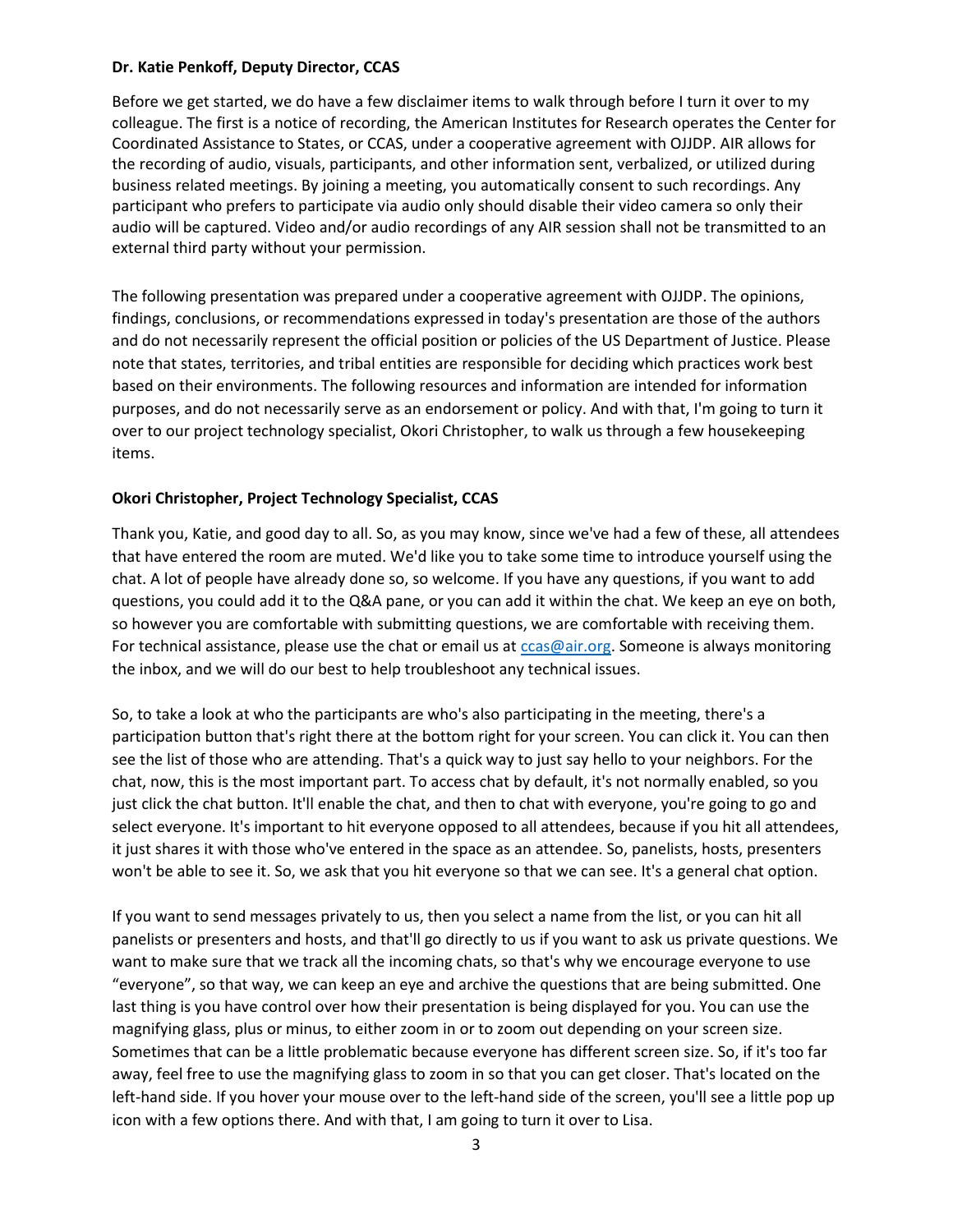#### **Dr. Lisa Hutchinson, Project Director, CCAS**

Thanks, Okori. So, the agenda for today is we are going to have some welcoming comments from OJJDP. Then, Tina Borner is going to walk us through an overview of the 2020 statutory requirements for RED. Also, remember the part two of the solicitation webinar occurs tomorrow, so you may have other information shared there as well. Then we are going to walk through a little bit of learning from you all about any successful strategies and any barriers to RED work. If you got the listserv message reminder this morning about this meeting, you also got access to the four questions we'll be talking about later this hour. Then Katie Penkoff from CCAS is going to walk us through the RED coordinator piece of the [Information Hub,](https://ccastates.org/) and let you know what materials are available there, and then we will close out the call. So, with that, I am going to turn it over to Tina Borner from OJJDP.

#### **II. Welcome & Updates from OJJDP**

#### **Tina Borner, State Program Manager, SRAD, OJJDP**

Good afternoon, everyone. I thank you so much for joining us today. I know that it might have been an inconvenience to have to move the session, but we thank you for all coming on board. And this is OJJDP's opportunity to provide you with some information, which I'm sure you have heard before. But we want to make sure that since you are in the middle of trying to develop your RED plans, that you have the opportunity to ask us questions, to get information, so that you have the best opportunity to provide us with the best RED plan. Okay, thank you so much. We appreciate you joining us.

#### **III. Overview of FY2021 Statutory Requirements for RED Plans**

#### **Tina Borner, State Program Manager, SRAD, OJJDP**

So, I am going to talk about an overview of the FY2021 statutory requirements for the [RED plans.](https://ojjdp.ojp.gov/funding/fy2021/titleII/compliance-data) So, this is an opportunity and some information that we are providing to you, and this is not something new. We have talked about this several times, but we want to make sure that you are aware that for FY2021, you are required to provide a RED plan that is using the three-pronged, research-driven, outcome-based strategy for your RED work. So, states are required to submit their compliance data and the racial and ethnic disparities plans electronically through the [Compliance Monitoring Tool.](https://ojpsso.ojp.gov/) If you are having issues or problems getting into th[e Compliance Monitoring Tool,](https://ojpsso.ojp.gov/) please, I implore you to reach out to your [program manager at OJJDP,](https://ojjdp.ojp.gov/states) who can give you some assistance in order to gain access. But the [Compliance Monitoring Tool](https://ojpsso.ojp.gov/) is the way that your [racial and ethnic disparities plans](https://ojjdp.ojp.gov/funding/fy2021/titleII/compliance-data) need to be submitted to OJJDP. And, again, this application or this plan, along with the compliance data need to be submitted no later than  $July$  13 of 2021, unless you request a special extension request through the OJJDP acting administrator. So, there have been some listservs sent out through CCAS regarding this. If you need more information regarding how to apply for an extension if you need one, that can be provided to you.

Okay, this is information that should not be new to anybody. This is actually the [racial and ethnic](https://ojjdp.ojp.gov/sites/g/files/xyckuh176/files/media/document/JJDPA-of-1974-as-Amended-12-21-18.pdf)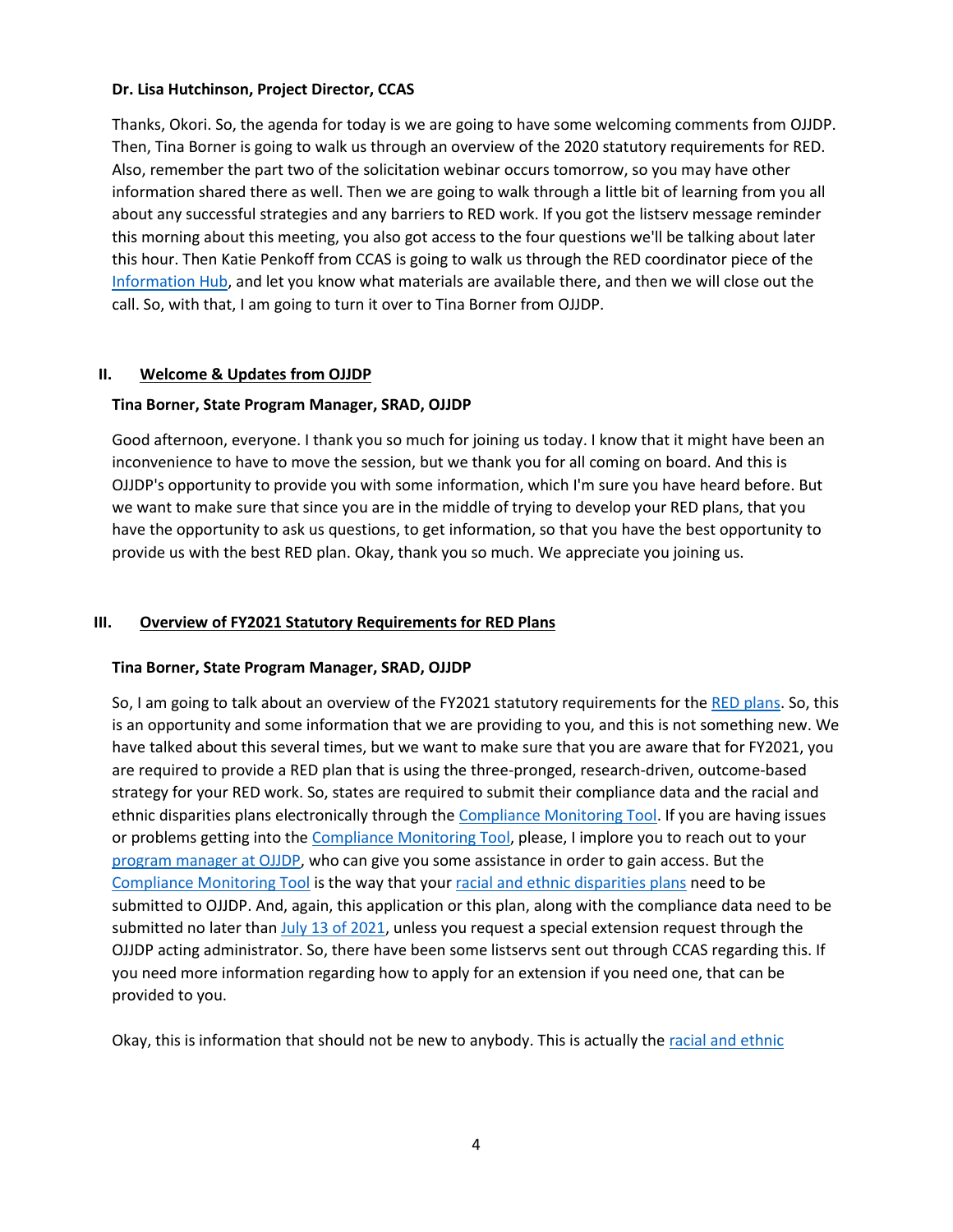disparities [JJRA statute](https://ojjdp.ojp.gov/sites/g/files/xyckuh176/files/media/document/JJDPA-of-1974-as-Amended-12-21-18.pdf)<sup>[1](#page-4-0)</sup>. I'm not going to read it to you, but I want to make sure that it is understood that A, under the statute, talks about establishing or designating existing coordinating bodies. So, with this requirement, we are having states supply to us what is your RED coordinating body? It could be your SAG, it could be a subcommittee under the SAG. We just need you to let us know what that is so that we can know that this requirement under the statute is being met. B, you already do, which talks about identifying and analyzing data on racial and ethnic disparities at decision points. And there are five decision points that are asked for you to supply us with data.

Okay, this is another continuation. The term "racial and ethnic disparity" means minority youth populations are involved at a decision point in the juvenile justice system at a disproportionately higher rate than non-minority youth at that decision point. So, this is how we are looking at your data. You supply us data based on your populations. And this is how you are looking at, is there disproportionality in your state? And then the second one is to implement policy and practice and systems improvement strategies at the state, territory, local, and tribal level as applicable to identify and reduce racial and ethnic disparities among youth who come into contact with the juvenile justice system without establishing or requiring numerical standards or quotas. So, this really looks at your plan. How is it that X, Y, Z state is going to provide an identify and reduce racial and ethnic disparities within your state? This is not OJJDP telling you. What it is that you need to do, we need the states to tell us what is feasible for you, and what it is that you're going to do.

Okay, tips for developing an RED work plan. I'm sure that most of you have already developed your work plan, but we're going over this right now in case there's any lingering questions that you may have. But one of the first tips is don't just collect the data, don't just look at the numbers. Let that inform your work. Use it as a way to identify, oh, there's a disproportionate number of minority youth that are going into the secure confinement level the five points that we're looking at. And determine what kind of a plan you can develop in order to identify and work on that area. Remember, this is very flexible. You determine what works best for your state and territory and identified focus areas. So, it may not be a state issue, it could be a local jurisdiction issue that you want to focus on. We are not telling you what it is that you have to determine where to look at.

Questions-to-Answer should be considered. You may want or need to consider other questions as you develop your action plan. Think about questions that ask so that you are diving deeper. So, the data that we are looking at just is a surface level type of data response. You need to look deeper to try to figure out what could be the corresponding actions that are leading to this disproportionality, and then take a stab at fixing those. Use the data collected to inform an action-oriented plan. That is what we are looking for. We want to know from you that your plan of action is oriented and is well informed by the data that you have collected, and this is what you are looking to work on.

Okay, so we're going to talk a little bit about the Title [II general solicitation requirements](https://ojjdp.ojp.gov/funding/fy2021/titleII/compliance-data) to addressing RED. And this is going to be covered more in-depth tomorrow during the Title II solicitation webinar that deals with compliance. So, I'm going to be going over just a bits and pieces of the information. So, like I have said at the very beginning, this is a three-step process in order to address RED. So, the first step is identifying the problem. That's your data collection piece. We want to know, based on population, where the disproportionality is being seen for five contact points.

<span id="page-4-0"></span><sup>1</sup> Juvenile Justice and Delinquency Prevention Act of 1974 [P.L. 93–415; 88 Stat. 1109, as amended through P.L. 115–385, enacted December 21, 2018]. SEC. 223(a)(15) Retrieved fro[m https://ojjdp.ojp.gov/sites/g/files/xyckuh176/files/media/document/JJDPA-of-1974-as-Amended-12-21-](https://ojjdp.ojp.gov/sites/g/files/xyckuh176/files/media/document/JJDPA-of-1974-as-Amended-12-21-18.pdf) [18.pdf](https://ojjdp.ojp.gov/sites/g/files/xyckuh176/files/media/document/JJDPA-of-1974-as-Amended-12-21-18.pdf)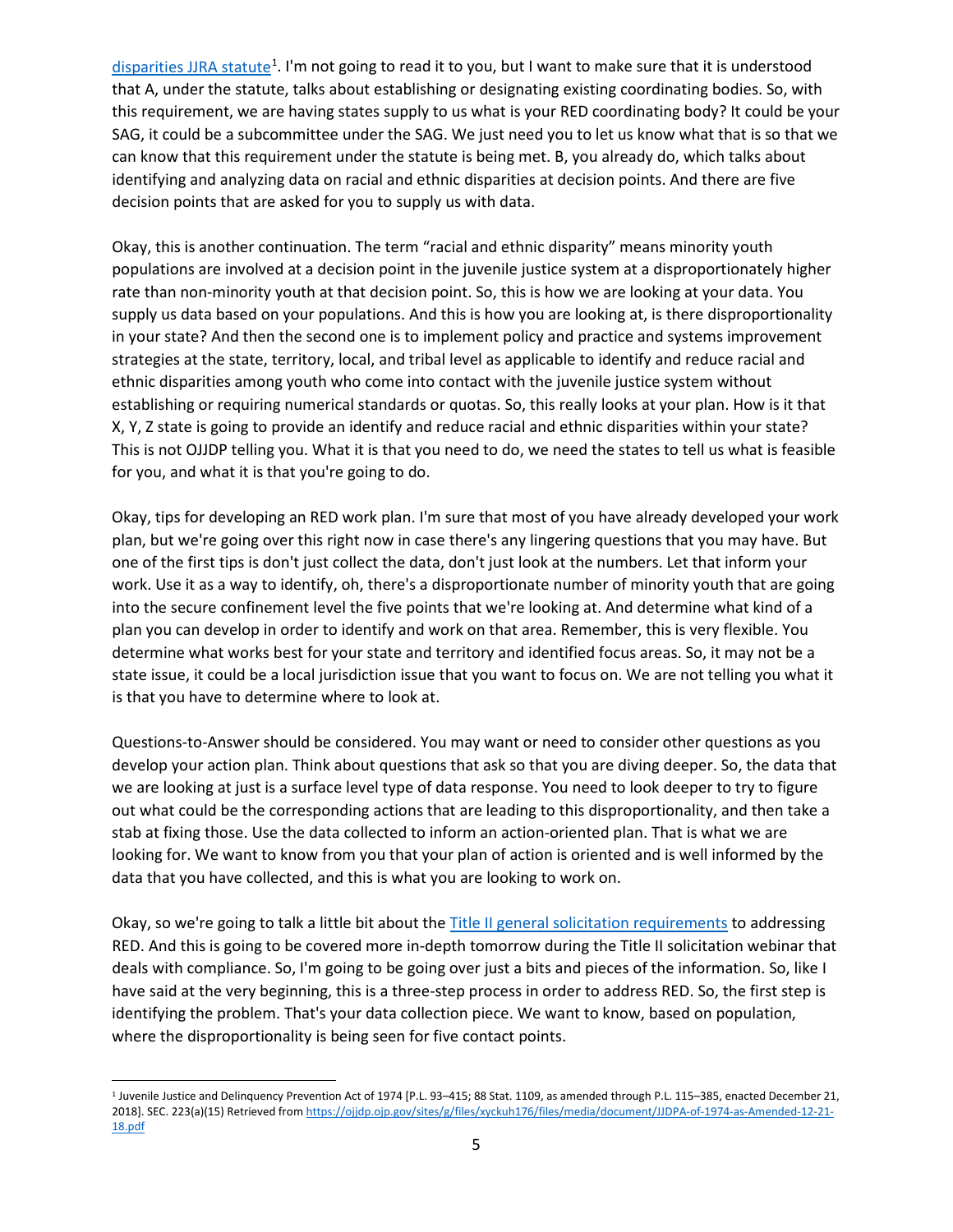The next step is developing an action plan. This is where we're talking about where it is that you are looking at spending your time. How are you going to be reducing your racial and ethnic disparities in your state without developing an actual action plan that tells us this is how we are going to move within the next year in order to reduce racial and ethnic disparities.

Again, step three is the outcome-based evaluation. So, we are looking at, you have identified the problem, you have developed an action plan, and then the next year, you're going to tell us how it worked out for you. Were you able to see any reductions? Were you not able to see any reductions? Were you successful, or what kind of barriers happened that you were not able to succeed? And then the process starts all over again. So, each year, you provide us with these three steps based on the information, and we move forward from there.

Okay, so this is the three steps. And the first one, again, as I had said, is identification. And these are the five data points that we are requiring that you provide us population data for its arrest, diversion, pretrial detention, disposition commitment, and adult transfers. So, this data and information is a calculated percentage of population data for these three points. And so, there is a [Excel spreadsheet](https://ccastates.org/blog/ojjdp-red-plan-definitions-and-table-builder) with [ethnicities](https://ccastates.org/system/files/event/2021/06/D.1_HOUT_RED%20Data%20Guide%20and%20Data%20Table%20Builder%20Ethnicity%202021.xlsx) that has been provided as a document that you can use in order to get the collected data at these five points. It's very good. So, if I was asked, I would say that that's a piece that you can use. If you have another way in order to get the population data for these five points, then you have the ability to use it.

So, stage two or step two is, again, the development of the action plan, and it's questions that you have to answer. And so, there is provided a [document](https://ccastates.org/system/files/event/2021/06/OJJDP%20Guidance%20for%20State%20Plans%20%E2%80%93%20RED%20Compliance%20Indicators_Final.pdf) that talks about each of the questions that need to be responded to by each state. And each state will answer the questions. And you're also provided with an indicator. So, this is where we look as OJJDP to say, "Oh, well, this is what we were looking for in this answer. Did the state provide the information that was needed?" That also applies to step three, which is the outcome-based evaluation. There are six questions that need to be answered. This is not something that requires a huge dissertation. It could be very short and sweet. It does not have to require a whole lot of extraneous information that you provide to us. As long as the question is answered, you will be okay. This is not something that we look at to say, "Oh, well, if you are that far off of answering the questions, we give you what the indicators are, we give you this is what the answer must include." And, so, we move forward from there.

#### *Question from the States and Territories*

- **Monica Miles-Steffens, NE -** Does the coordinating body have to be affiliated with the SAG or can the SAG collaborate with another statewide stakeholder group looking at RED?
- **Tina Borner, State Program Manager, SRAD, OJJDP -** Yes, if it is another body, and the SAG is coordinating or collaborating with that body, and the SAG is getting information from that body to help determine what the RED plan is going to be submitted to OJJDP, then yes, then that could be your coordinating body.

#### **Tina Borner, State Program Manager, SRAD, OJJDP**

Okay, so under step one, these next couple of slides are really just giving you a definition around the five contact points. So, for this slide right here, which I am not going to read to you, covers arrest, diversion, and pre-trial detention contact points. And these two definitions talk about secure confinement and transfer to adult court. So, these are the definitions that OJJDP uses in order to determine if you are collecting the right data or not, but we are providing you with these definitions under step one for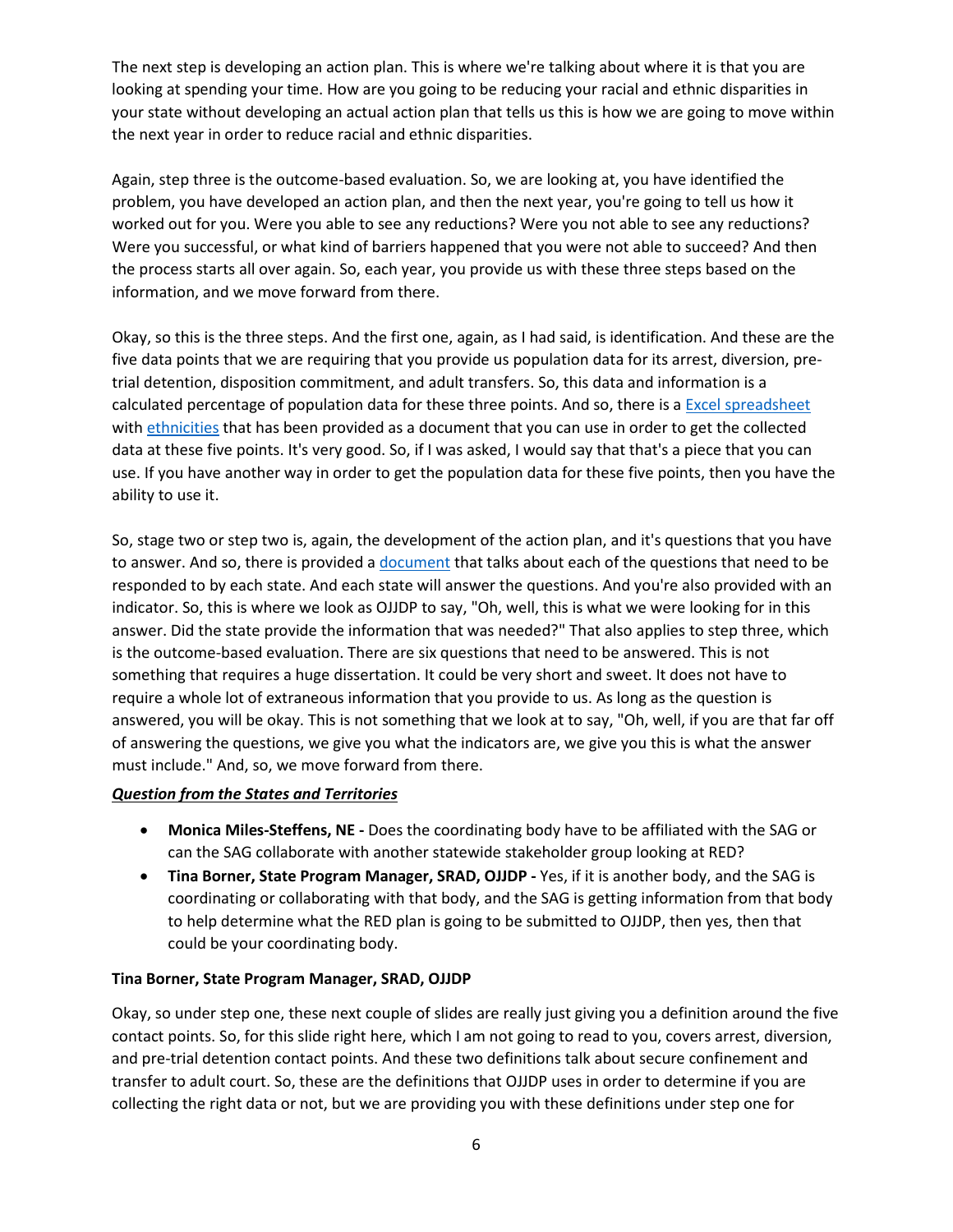identifying the problem and the five points of contact.

Okay, this is the data collection tool that I recently spoke about. This is an [Excel tool](https://ccastates.org/system/files/event/2021/06/D.1_HOUT_RED%20Data%20Guide%20and%20Data%20Table%20Builder.xlsx) that provides you with a very thought out at different racial categories, or [ethnic categories](https://ccastates.org/system/files/event/2021/06/D.1_HOUT_RED%20Data%20Guide%20and%20Data%20Table%20Builder%20Ethnicity%202021.xlsx) if you're in the territories, the racial categories for you. You have to provide information as a statewide data input, and if you are looking at specific jurisdiction, and you want to provide data for those specific jurisdictions, that is allowable as well. So, this information has tables, where you will put in your population data. And after you put in that population data in, let's say, the number of arrests that you have for that year, then the percentage will automatically be calculated for you. And this document has been provided, and we'll talk about a little bit more where you can find them, find this document if you are in need of something that is very easy in order to calculate the population percentages for each of the five categories.

# *Questions from the States and Territories*

- **Kristy Love, DC -** Re: the arrest definition, "stops" are very different than "arrests," at least for DC. Are you actually asking us to include all juvenile stops in the arrest count?
- **Tina Borner, State Program Manager, SRAD, OJJDP -** I would say no, that we are not asking you to talk about stops. We are actually asking you to talk about the actual arrest, because I know that this was an issue in Maryland as well under... maybe it was Prince George's County, I cannot remember. But they have different levels of arrest. And again, a stop was not technically considered an arrest. So, I would take a look at how you or how DC perhaps defines arrest, and we could talk about it further, Kristy, if you would like.

# **Tina Borner, State Program Manager, SRAD, OJJDP**

So, this is where when you're talking about step two, and you are developing your plan, these six questions that you see on the left-hand side where it says RED questions to answer, these are the requests or the questions that you as the state have to answer to OJJDP. But one of the things on the right side that we talk about is the compliance indicators. So, like question one, what do your RED numbers tell you about your jurisdiction? The response, the compliance indicators, the response should reflect an analysis of the state's data. So, we don't want you to just supply us with the data, we want you to analyze or talk about what that data is telling you. So, each one of these questions have an indicator, a compliance indicator, which is what we look at to determine if you have successfully answered the question. And so, we provide this to you, we provide you this information, this is exactly what we're going to be looking for when we are evaluating the responses to your questions.

Step three, again, this is the outcome-based evaluation. These are the questions. You have six questions here as well that are going to be required for the state to answer. Question one, what are your new numbers? And the compliance indicator, it's response should include a discussion on whether new state numbers reflect a change in RED within the state. So, that's what we are looking for when you are answering that question around question number one. One thing that I want to emphasize is that question three is a two-part question. So, question two said, did you meet your goals? Question three is, if yes, what worked, and what drove the success? And the response should include what worked to achieve the success. But if the answer is no, what were the barriers? How might you overcome them next year? And what partners do you need? So, that is a multi-part question that needs to be reflected in your answer if you were not able to meet your goals from the previous year. Okay, so now I'm going to turn this over to Lisa.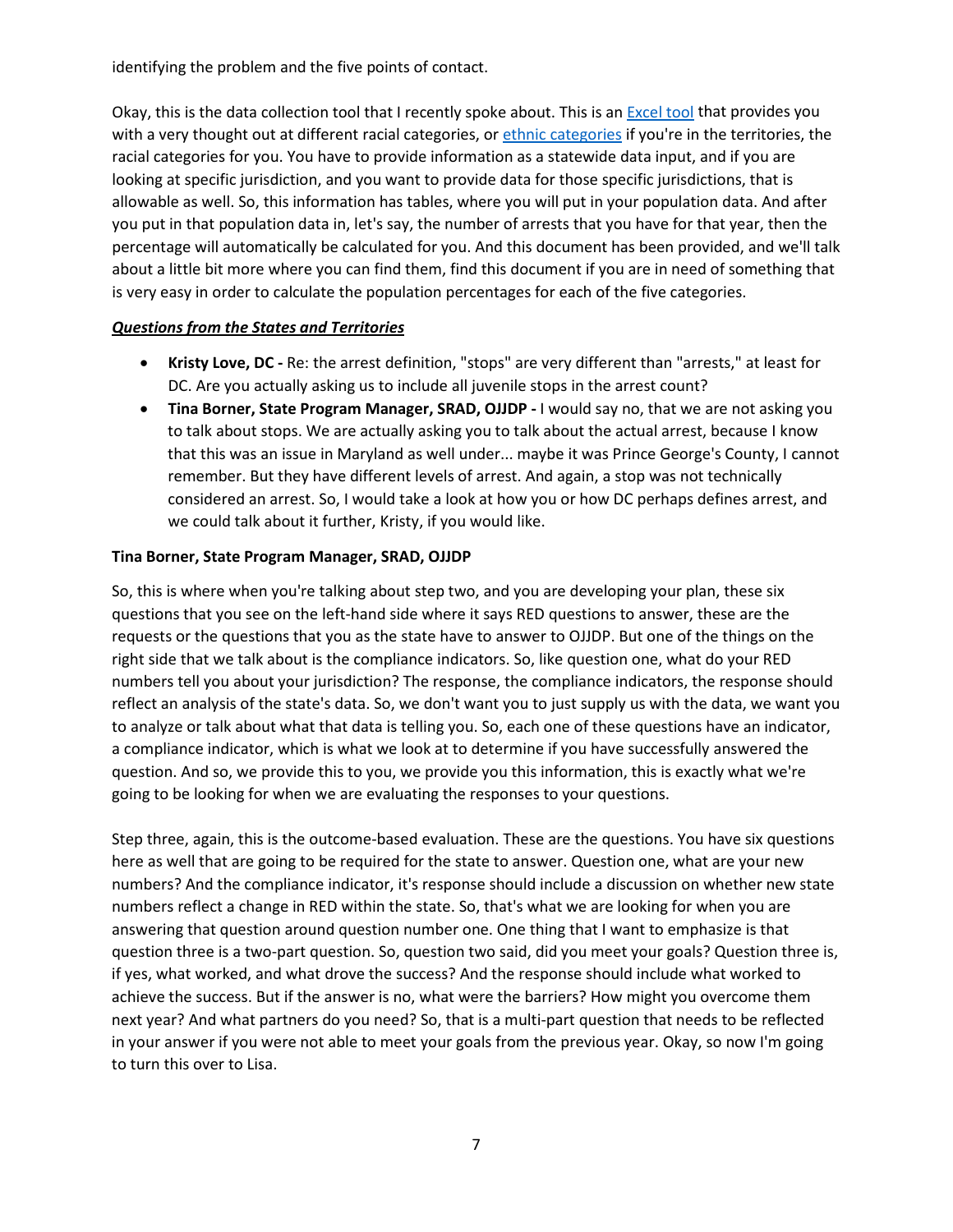# *Questions from the States and Territories*

- **Timothy Polasik, CA -** The statewide data from the population data weblink does not match to our state's population. I think they include mixed and/or some Hispanic as white. Do we need to use the data from the link or the data from our state Department of Finance census?
- **Laura Broyles, OK -** If we look at more than five points, can we discuss more than five if it makes sense and ties into their strategy and plan?
- **Trevon Fordham, SC -** The solicitation states we must provide data for four of the five collection points. Are we now required to provide data for all five collection points?

# **Dr. Lisa Hutchinson, Director, CCAS**

Thanks, Tina. We have a couple of questions that have come in, and so I will go ahead and address those before we get into this conversation. So, basically, let me see. Getting back to... Okay, so one of the questions is, well, Timothy says from California, the statewide data from the population data web link does not match their state's population. He thinks they include mixed, and/or some Hispanic as White. Do they need to use the data from the link, or can they use data from their State Department of Finance census?

# **Tina Borner, State Program Manager, SRAD, OJJDP**

Timothy, you're absolutely able to use your data from your State Department of Finance census. The link that we provide is a recommendation. If you have something else that you think provides more accurate data, you are absolutely emboldened in order to use that data.

### **Dr. Lisa Hutchinson, Director, CCAS**

Thanks, Tina. Also, there's several questions around getting a copy of the slides. Well, at the end of this call, Katie will give a presentation on the info slide. These slides will be available through the Info Hub site. And we'll also send them out with the notes from this meeting. And then there were a couple of other questions. So, Laura Broyles asks, "If we look at more than five points, can we discuss more than five if it makes sense and ties into their strategy and plan?"

### **Tina Borner, State Program Manager, SRAD, OJJDP**

Yeah, we're not going to limit you from expanding in the contact points that you want to talk about. We just need to make sure that the five contact points that we are requiring are included and addressed.

### **Dr. Lisa Hutchinson, Director, CCAS**

Okay, thank you. And then Trevon asked a question. The [solicitation](https://ojjdp.ojp.gov/funding/FY21-Title-II-Solicitation-Files) states we must provide data for four of the five collection points. Are they now required to provide data for all five collection points?

### **Tina Borner, State Program Manager, SRAD, OJJDP**

Trevon, no, it is not... what that means is if you do not include data for at least four of the five contact points that are required, then that is an indication to us that the information has not been provided. And so, let's say, though, that you have the first four contact points, and the transfer to adult system is not a data point that you are able to collect at this time. Then no, then you still have four of the five contact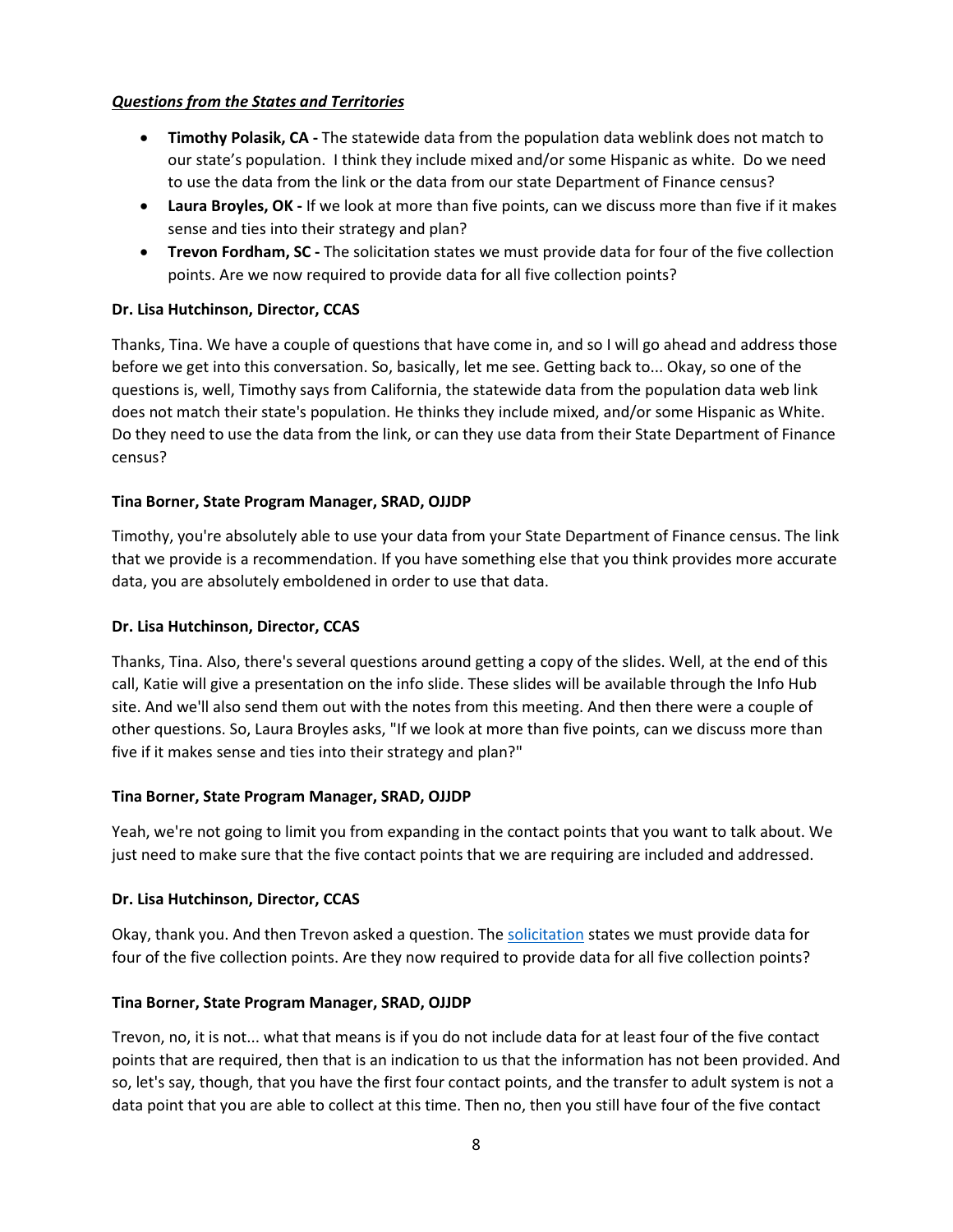points, and you have successfully answered that portion that step of step one. But, explain that in the discussion points that the adult, whatever point it is that you may have a problem with receiving the data for, just explain that in the narrative underneath, or if some states have issues with diversion. But let me just say this, under the adult transfers, if the answer is zero, and it's zero because nobody has been transferred, that's an answer, and that's acceptable. I hope that helps. If it doesn't, please let me know.

# **Dr. Lisa Hutchinson, Director, CCAS**

All right, I just want to do a quick check-in with the CCAS team. Are there any unanswered questions in the chat, or QA box, or have we addressed them all?

# **Dr. Katie Penkoff, Senior TA Consultant, CCAS**

Hi, Lisa. It appears to me that we've addressed them all. Just a quick reminder to folks, if you are in the chat box, use that drop down menu and either select "everyone" so that all attendees and panelists can see the questions that you are posing, or direct your question to all panelists. So, sometimes if you're just doing all attendees, then the panelists aren't going to be able to see those questions. So, just a real quick reminder to use that drop-down menu within the chat to select "everyone" or "all panelists" if you do have a question that you are hoping we will address today.

# **IV. Learning from The Field – Group Discussion**

# **Dr. Lisa Hutchinson, Director, CCAS**

So, in this portion of the call today, we really want to hear from you all in the field. We're trying to better understand what challenges in terms of data collection you're having, what successful strategies that we can share. One of the biggest questions we get when RED TA are requested is what is everybody else doing? What are other states doing that's working? So, we want to make sure that we get some of this information, have these conversations with you all. And that will help OJJDP and CCAS staff to support you all in TA and information sharing. So, with that, we've got four questions that we shared earlier today that we want to talk with you all about. The first one is, what challenges did your state or territory face in collecting RED data at those five collection points during the pandemic?

So, feel free to put that information in the chat box. So, are we to take the silence as a sign that RED data was okay? You could collect it during the pandemic? Did anybody run into issues where the appropriate people were not in the office, or were working from home, didn't have the access they needed to some of those five points of contact, arrest, pre-trial detention, secure confinement, transfer, all those different points? So, I see Timothy from California saying their data is submitted by the county sheriffs and police departments directly to the California Department of Justice. So, nothing really changed with that reporting structure due to the pandemic. That's good. I'm curious, did anybody run into, the secure confinement, any issues getting that information during the pandemic?

### **Dr. Katie Penkoff, Senior TA Consultant, CCAS**

And again, here, you can definitely let us know in the chat, or let us know in the chat if you want to be unmuted and share your question orally, or your feedback to these questions orally.

### **Dr. Lisa Hutchinson, Director, CCAS**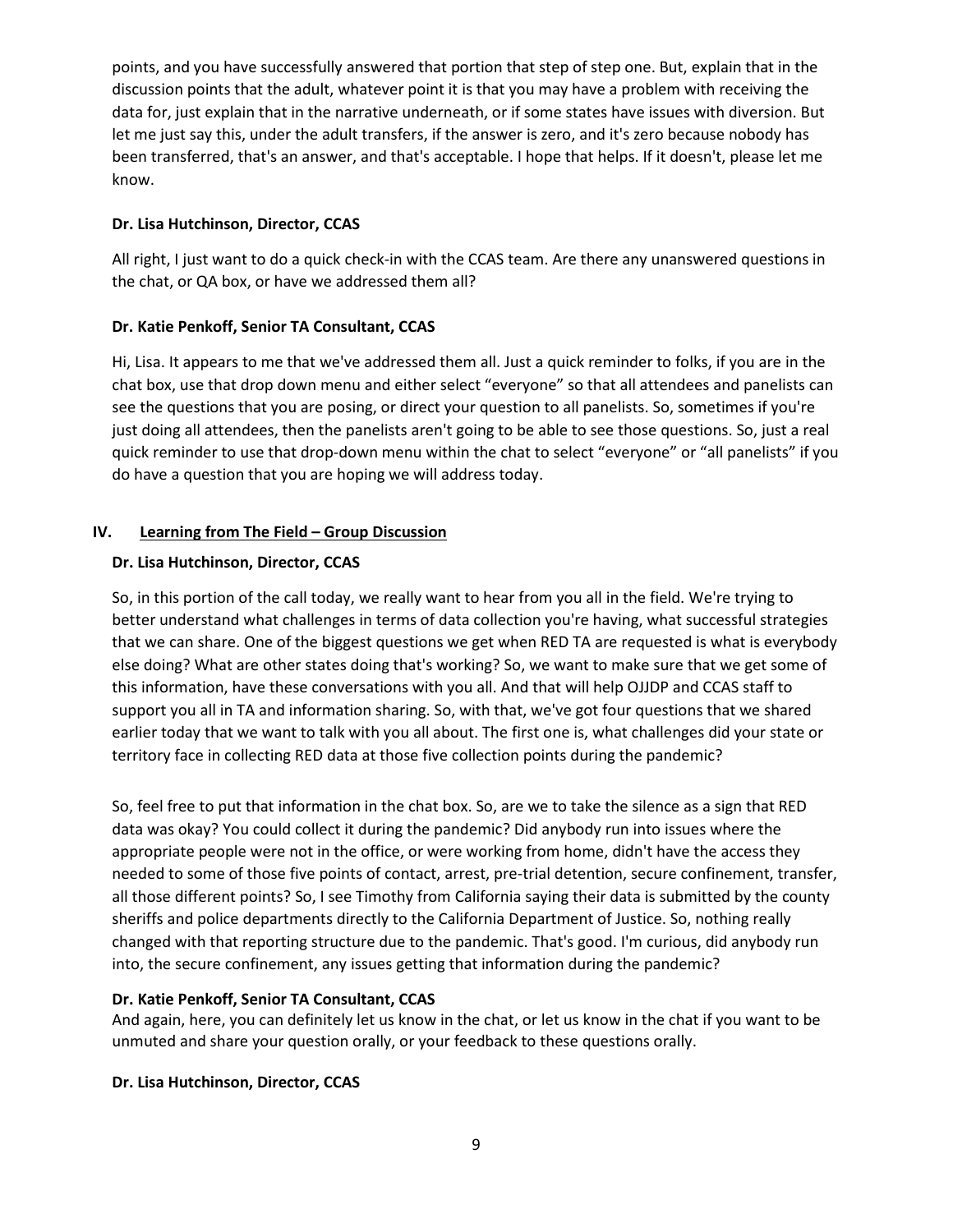Tina, I'm curious, at OJJDP, were you all aware of any states that really had some serious issues with data collection due to COVID?

# **Tina Borner, State Program Manager, SRAD, OJJDP**

Hi, Lisa. I do not know of any, but I do have several OJJDP colleagues on the line. And so, if my OJJDP colleagues are aware of any state within your portfolio that may have had a problem, you can ask to be unmuted or put your comment in the chat box to relay if there was any problems. I think, maybe, that some of the issues around the pandemic were not around data collection. It was more around inspection.

# **Dr. Lisa Hutchinson, Director, CCAS**

Good idea. Anybody else at OJJDP have anything different to share? Let us know. I see a couple more comments. In Arkansas, the data is submitted at will by most agencies, which is difficult, probably, in the best of times, but apparently not a huge issue for Arkansas during the pandemic. We didn't get any new challenges with RED data during the pandemic. Compliance monitoring, however, was a little bit more of the significant challenge.

And then we hear from Virginia, no problems collecting data. However, the pandemic does not necessarily give us a true indication of juvenile justice trends in Virginia for 2020. As we look towards the future, the impact of the pandemic is currently unknown as it pertains to trends and juvenile outcomes. The decrease of detention and secure confinement, very good point.

Keisha shares that this has not been raised as an issue from any of her states, but she does encourage folks to reach out if this question spurs any from them.

### **Marisa Harris, State Program Manager, SRAD, OJJDP**

This is Marisa. I have only heard one state, there were challenges just with COVID-related. Every state agency is on a different schedule, a different routine, and some staff maybe wasn't able to capture information. So, that may be a challenge for other states, if you happen to rely on other state agencies to provide that information. But just, I would suggest notifying your program manager, also document. We told you before to keep all of your information, executive orders and closures and restrictions that you were impacted with due to COVID.

### *Questions from the States and Territories*

- **Trevon Fordham, SC -** In South Carolina, we did not have any issues collecting data as majority of our data comes from one source-our DJJ. Our arrest data is gathered through a program that we can access.
- **Trista Deame, NY -** NYS does not have any issues collecting data, but as with Virginia, 2020 data will not give us a true indication of juvenile justice trends or the true impact on outcomes.
- **Rachel Gemar, MT -** Good point from Greg! We have the data, but it is very hard to draw conclusions from it. In many cases arrests were possibly down because police were not making arrests, not necessarily due to a real decrease in crime, but rather as a result of the pandemic.
- **Laura Broyles, OK -** Challenges in Oklahoma were not related to data, but rather implementation of strategy.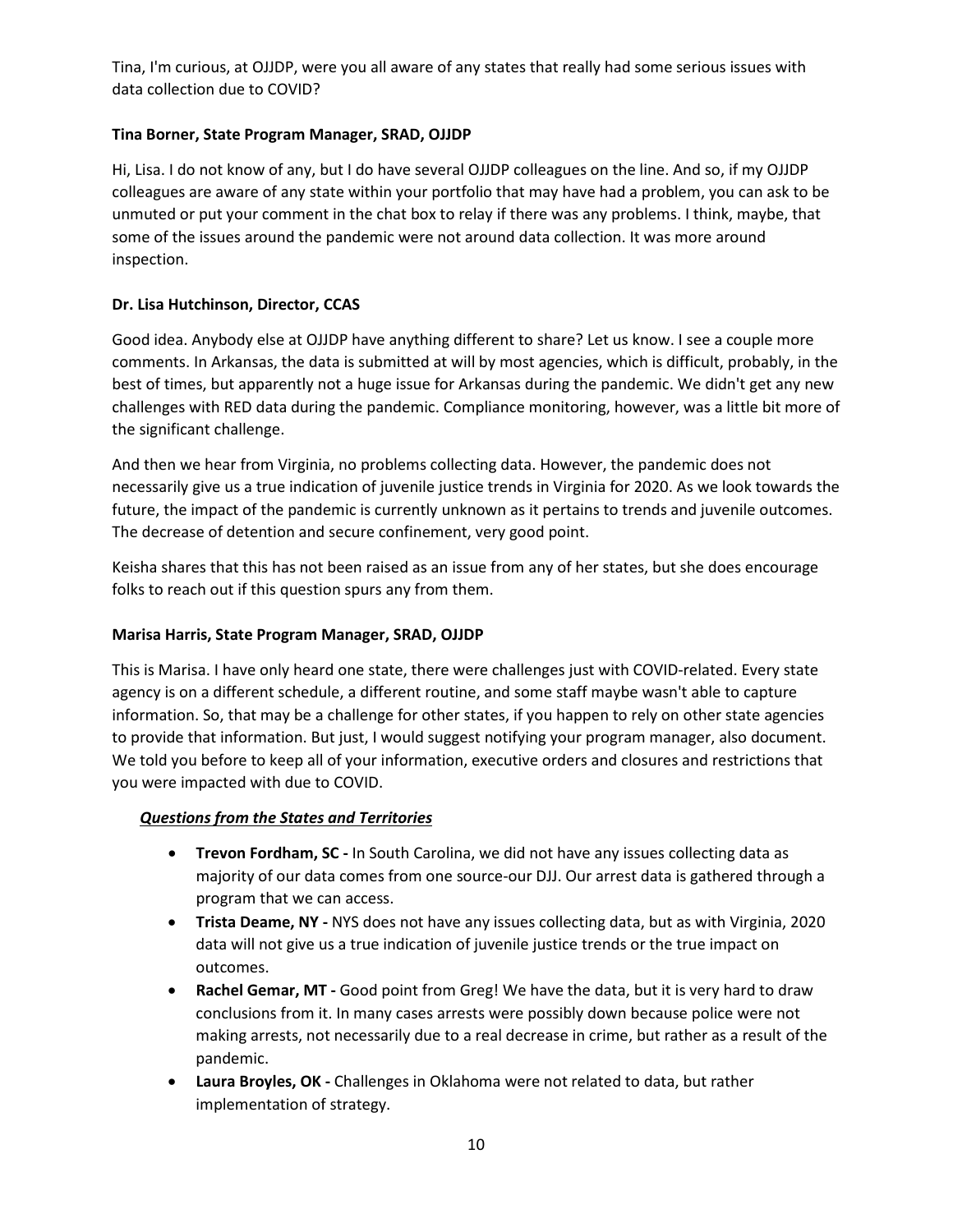- **Didier Moncion, OJJDP -** There has not been any challenges raised to me around this. The challenges remain at the inspection requirement.
- **Trevon Fordham, SC -** Are other states observing increases in their R/ED numbers during the pandemic?

# **Dr. Lisa Hutchinson, Director, CCAS**

Great, thanks, Marisa. And great advice. We also have in the chat box, in South Carolina, we did not have any issues collecting data as a majority of their data comes from one source, DJJ. Our arrest data is gathered through a program that we can access. So, that worked out for them. That's good to know. New York doesn't have any issues collecting data. But as with Virginia, the 2020 data isn't going to truly reflect juvenile justice trends or true impact on outcomes. And I think that's probably true for all states and territories. And Rachel says good point from Greg. We have the data, but it is very hard to draw conclusions from. And in many cases, arrests were possibly down because police weren't making arrests, not necessarily due to a real decrease in crime, but rather as a result of COVID and the pandemic. And Laura, thanks for putting this in the chat box. Sorry I put it in the QA. I appreciate you moving it.

Challenges in Oklahoma were not related to data, but rather implementation of strategy. And then Didier from OJJDP says there really haven't been any challenges raised to him. But the challenges continue to remain prominently at inspection requirement. And then from Trevon, 'are other states observing increases in their RED numbers during the pandemic?' And that's a good question. Any other states, if you are observing increases, let us know in the chat box.

All right, so moving on to the second question, RED data collection impacted in some states during the pandemic. For the most part, most states were however able to get it, but it's not necessarily going to be reflective, because we know diversion and secure confinement were down due to the pandemic. So, really, seeing the future of those trends, we're not going to be able to do that with information collected this year. And that's a valuable point to note and remember. But we might also hear about what successful strategies are you using to support efforts that contribute to addressing and reducing RED? So, what's successful? What is something that your state or territory is doing that is successful in addressing or reducing RED? And also, just a reminder, if you want to speak, just put it in the chat box, and Okori can unmute you.

# **Additional Comments from the States and Territories**

- **Laura Broyles, OK -** I am anxious to compare it to the population data because I think that will give us a better picture of the disparity. Volume of activity has changed but I suspect we will see the disparity at various points will still be significant.
- **Timothy Polasik, CA -** The issue we have is the data elements provided by the CA DOJ. We have received technical assistance from CCAS over the last year in developing a Request for Proposals for a contract to help us redo our data elements. The contractor will start in July 2021 and will help us build a statewide data dashboard. I'll try to attach the RFP if anyone is interested. Otherwise, you can find it here: [https://www.bscc.ca.gov/s\\_titleiigrant/](https://www.bscc.ca.gov/s_titleiigrant/)
- **Gregory Hopkins, VA -** Virginia Department of Juvenile Justice has recently initiated the standardize dispositional matrix.
- **Monica Miles-Steffens, NE -** In NE, we are a [JDAI](https://www.aecf.org/work/juvenile-justice/jdai) site, so we were contributing data to AECF regarding youth in facilities during the pandemic. We saw a mild decrease of youth in detention at the beginning- what stood out was that the decrease was for white youth, and it highlighted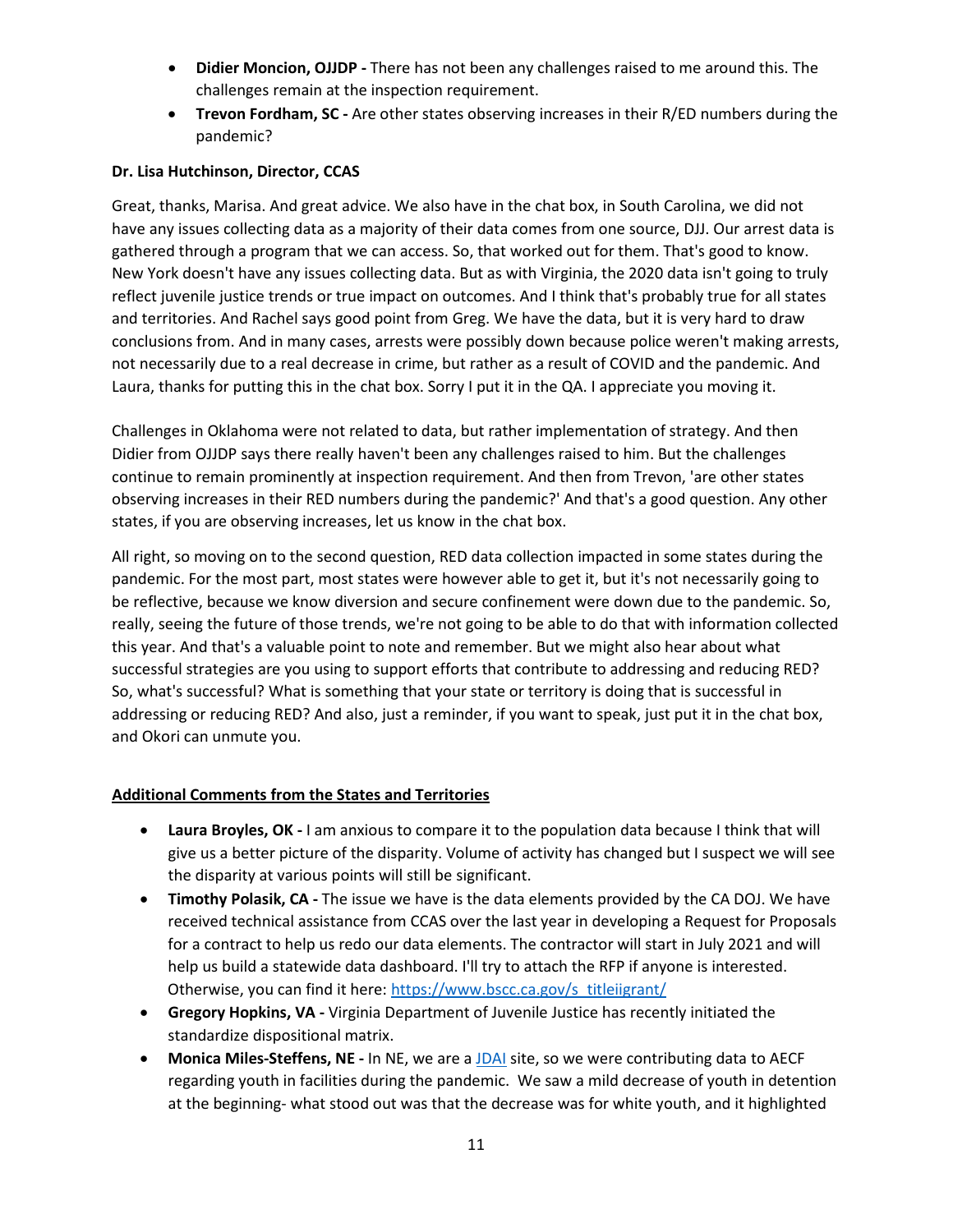even more the disparity of youth of color in detention. And unfortunately, now, we are seeing numbers go back to pre-pandemic admissions.

- **Gary Jones, AR -** Building working relationships with agencies and judges so they understand and feel comfortable with RED. This will help with getting accurate data.
- **William Kearney, AZ -** NM uses its JJAC Executive Subcommittee as the R/ED designated coordinating body, but also coordinates closely with our System Improvement Leadership Team that includes CYFD (us), Public Education Department, NM Supreme Court, and NM Association of Counties.
- **Rachel Gemar, MT -** We have not necessarily implemented anything yet, but our SAG is trying to gather accurate data on SRO arrests. We would like to help standardize SRO practices. I think this is our best chance at making real progress on RED reduction.
- **Laura Broyles, OK -** Successful Strategies: Reframing the conversation of race so that law enforcement and juvenile justice stakeholders do not feel attacked during a challenging time in our communities.
- **Kristy Love, DC -** In DC, Office of the Attorney General and MPD have a hotline where officers can consult with attorneys prior to completing the arrest/booking process to determine if the attorneys would likely paper the case. If the attorney says papering is unlikely, MPD releases the youth (so there is no arrest on the youth's record).
- **Monica Miles-Steffens, NE -** I just sat in on a webinar right before this sponsored by WestEd Justice and Prevention Research Center on RED and there was new research showing a very clear impact using Restorative Practices in schools to reduce RED. That will be posted on their website soon.
- **Timothy Polasik, CA -** WestEd is our R.E.D. contractor for our upcoming project. :)

# **Dr. Katie Penkoff, Senior TA Consultant, CCAS**

Laura in Oklahoma sharing that she is anxious to compare it to population data because she thinks that it will give them a better picture of the disparity. Volume of activity has changed, but she suspects that they will see disparities at various points, and that those will be significant.

Timothy in California sharing, that the issue we have is the data elements provided by the California Department of Justice. We've received technical assistance from CCAS over the last year in developing a request for proposals for contract to help us redo our data elements. The contractor will start in July of 2021 and will help California build a statewide data dashboard. So, he's sharing that he's attaching the RFP here. He actually has a link to it if anyone's interested. So, he's got the link to it listed there on their website.

Greg is sharing at the Virginia Department of Juvenile Justice; they've recently initiated the standardized dispositional matrix.

Monica is sharing in Nebraska, they are [a JDAI](https://www.aecf.org/work/juvenile-justice/jdai) site, so they are contributing data to the [Annie E.](https://www.aecf.org/work/juvenile-justice/jdai) Casey [Foundation](https://www.aecf.org/work/juvenile-justice/jdai) regarding youth and facilities during the pandemic. And they saw a mild decrease of youth in detention, and at the beginning, what stood out to us was that the decrease was for white youth, and it highlighted even more disparity for youth of color in detention. And unfortunately, now we are seeing their numbers go back up to pre-pandemic admissions.

Gary Jones is sharing that building working relationships with agencies and judges, so they understand and feel comfortable with RED. This will help with getting accurate data there in Arkansas.

In New Mexico, William is sharing that New Mexico uses its SAG executive committee as the RED designated coordinating body, but also coordinate closely with their system improvement leadership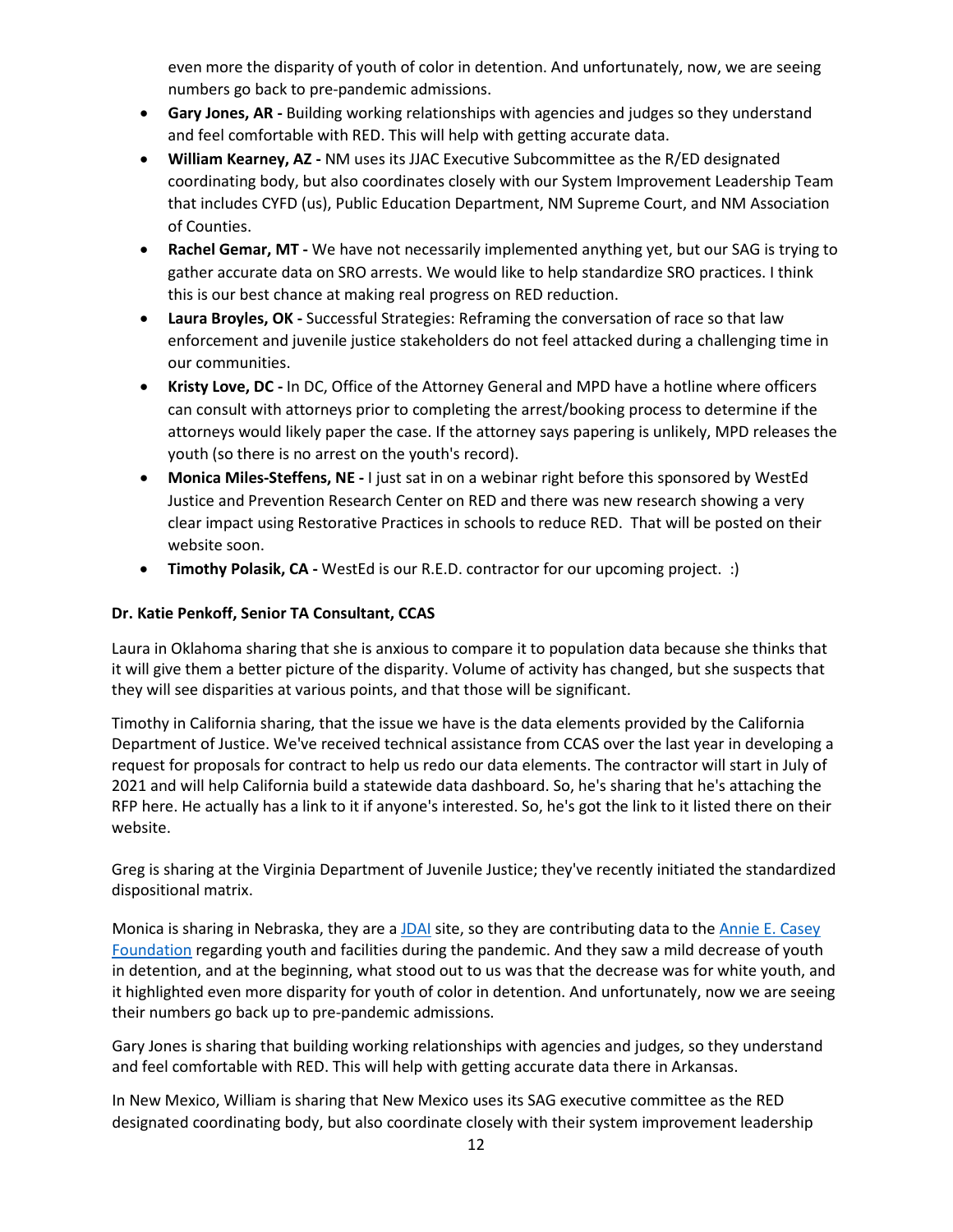team that includes their agency, the designated state agency, public education department, the supreme court, and association of counties.

# **Dr. Katie Penkoff, Senior TA Consultant, CCAS**

In Montana, they have not necessarily implemented anything yet, but their state advisory group is trying to gather accurate data on school resource officer arrests or SRO arrests, and we'd like to help standardize SRO practices. She thinks that this is their best chance at making real progress and RED reduction.

Laura sharing some additional successful strategies are reframing the conversation of race so that law enforcement and juvenile justice stakeholders do not feel attacked during a challenging time in their communities, really, in all of our communities.

Kristy is sharing in DC, the Office of the Attorney General and, I think it's the Metropolitan Police Department have a hotline where officers can consult with attorneys prior to completing the arrest booking process to determine if the attorneys would likely paper the case. If the attorney says papering is unlikely, the police department releases the youth, so there is no arrest on the youth's records. Wow, some powerful strategies here.

# **Dr. Lisa Hutchinson, Director, CCAS**

Thank you, Katie, for reading all these. And thanks, everybody, for sharing those. Anyone from OJJDP want to share anything about any of the states you're working with? Okay, so Tina, on the notes that we share from this call, I'm assuming we can share all the different things that the states are doing, just as a reminder to the states that share and everybody on this call about some of those issues where they're from, so that if there's any reach out that anybody in the states wants to do, they know which state and what's being done. Is that okay? Just want to make sure we're good with sharing that as well.

### **Tina Borner, State Program Manager, SRAD, OJJDP**

Absolutely.

# **Dr. Lisa Hutchinson, Director, CCAS**

Perfect. We will make sure to share all of this.

### **Dr. Lisa Hutchinson, Director, CCAS**

We just got another comment. And so, I just sat in on a webinar right before this sponsored by [WestEd](https://www.wested.org/) on RED. And there was new research showing a very clear impact using restorative practices in schools to reduce RED. That will be posted on their website soon. Absolutely, that's great. We will definitely take a look. WestEd is a partner of ours on a different project, and they're great, do great work there. We'll make sure to go to their website and find that and share that as well. All right, we've got two more questions. And oh, Timothy from California, WestEd is your RED contractor for your upcoming project. That's great. I did not know that. That's great to know.

All right, so we have two more questions that we want to hear from you all. First, what barriers did your state or territory face as a result of the pandemic? We asked earlier about data, but just in general, was it the facility inspections? Whether is it getting buy in from your stakeholders? How do you do that when it's virtual versus on-site planning? Any barriers you want to share with us, that'd be great.

Did anybody struggle with a virtual convening of your RED groups? I know for most states, physical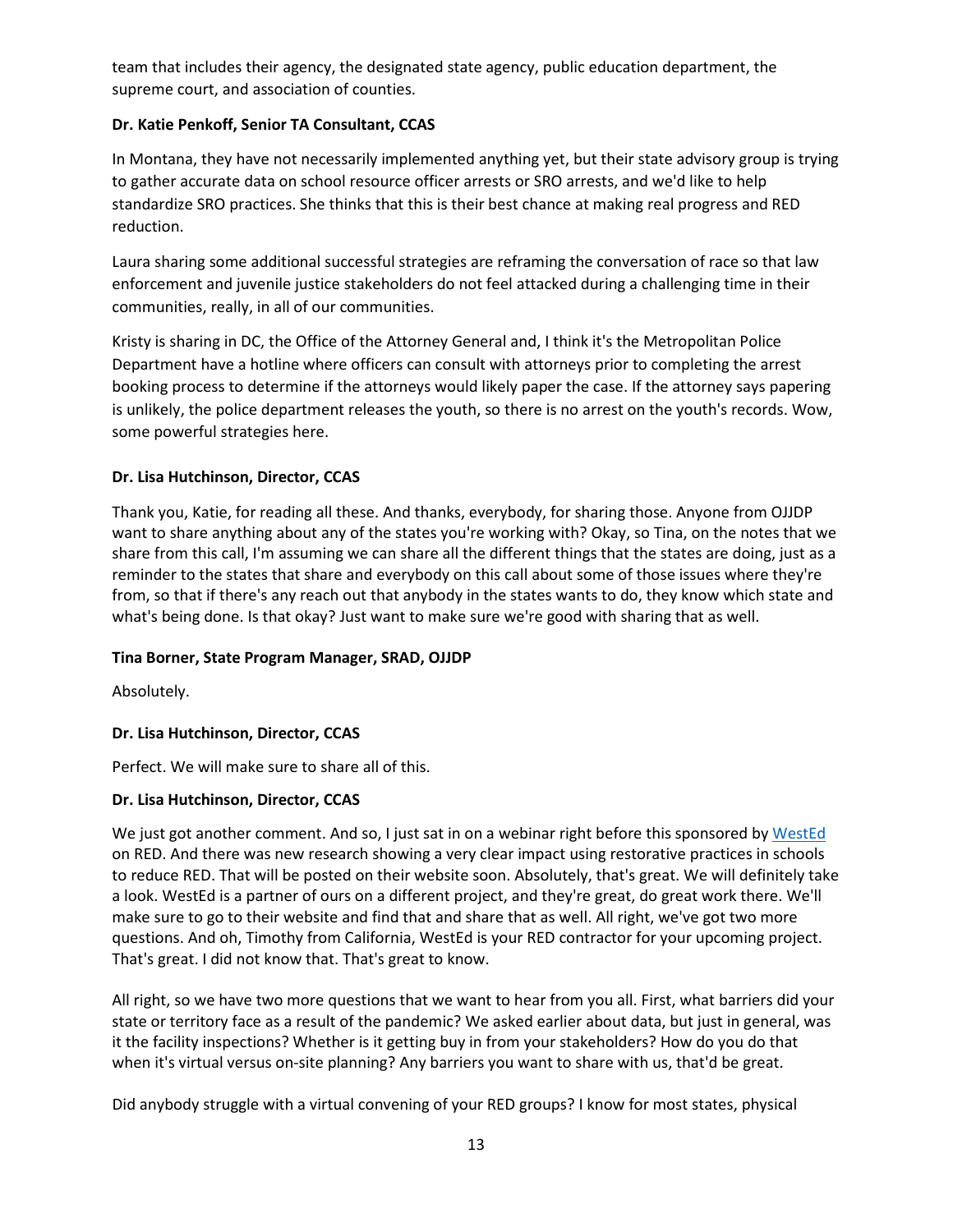meetings were not appropriate or not allowed. So, was it hard to get the buy in of your stakeholders in terms of your RED collaboration group, whether it's SAG or outside of the SAG? Anybody struggle with that, and any good ideas about how to deal with that, or ways you were able to overcome it?

# **Comments from the States and Territories**

- **Laura Broyles, OK -** Yes, it was difficult, and we created opportunities for hybrid trainings and virtual meetings.
- **Monica Miles-Steffens, NE -** We actually saw an increase in participation in our JDAI RED workgroups through the virtual platform. In Omaha, they had to change from planning an RED conference to doing a monthly RED webinar series that turned out to be very successful.
- **Timothy Polasik, CA -** In-jail programs were difficult to implement. We will most likely overcome it by offering extensions to existing subrecipients so they can compete their programs as designed.
- **David McCullough, OK -** Oklahoma's challenges with access to broadband for rural areas made access to services, visitation, and court compliance more difficult. The usual availability of Community-Based prevention and diversion services suffered to an extent.

# **Dr. Lisa Hutchinson, Director, CCAS**

Laura from Oklahoma shares yes, that was difficult. We created opportunities for hybrid trainings and virtual meetings. I'm a little curious, Laura, would you mind if we took you off mute and you share a little bit about what you mean by hybrid? Okori, can you unmute Laura Broyles, please?

# **Laura Broyles, OK**

Okay, so we rolled out a training that it included implicit bias, but it was an implicit bias alone. It also had key components of the JJRA, and youth behavior and adolescent brain development, and all of those things that we know can contribute to RED or DMC as many of us think of it, those who have been around a while. So, what we did was we partnered with law enforcement to provide the model, which it was the Connecticut model, and they adapted it to the Oklahoma model. So, really looking at it, there was an emphasis on tribal youth, and we partnered with tribal police as well. And in that training, the way we did it is to make sure that we were staying within CDC guidelines and social distancing.

In the beginning of the pandemic, we did a hybrid model, meaning we kept our numbers very low in person instead of that classroom feeling, and then we brought in virtual also. So, you probably had half the class that was on the Zoom, and the other half was actually in a classroom, so that it would create a classroom feeling.

It looks like Anna's asking, what curriculum did we use, and then revise. So, we did not want to change the quality of the Connecticut model, because that was evaluated. And we know that fidelity is really important. So, what we did was we just added the specific pieces to Oklahoma about our youth, our communities, our poverty levels, and then added in some pieces in there on trauma informed, added in some things on understanding the impact of historical trauma, because that's a key piece of understanding some of how kids end up in the system. And so, all of those pieces were added to the curriculum, but we didn't take away the pieces that would impact fidelity. I hope that makes sense.

# **Dr. Lisa Hutchinson, Director, CCAS**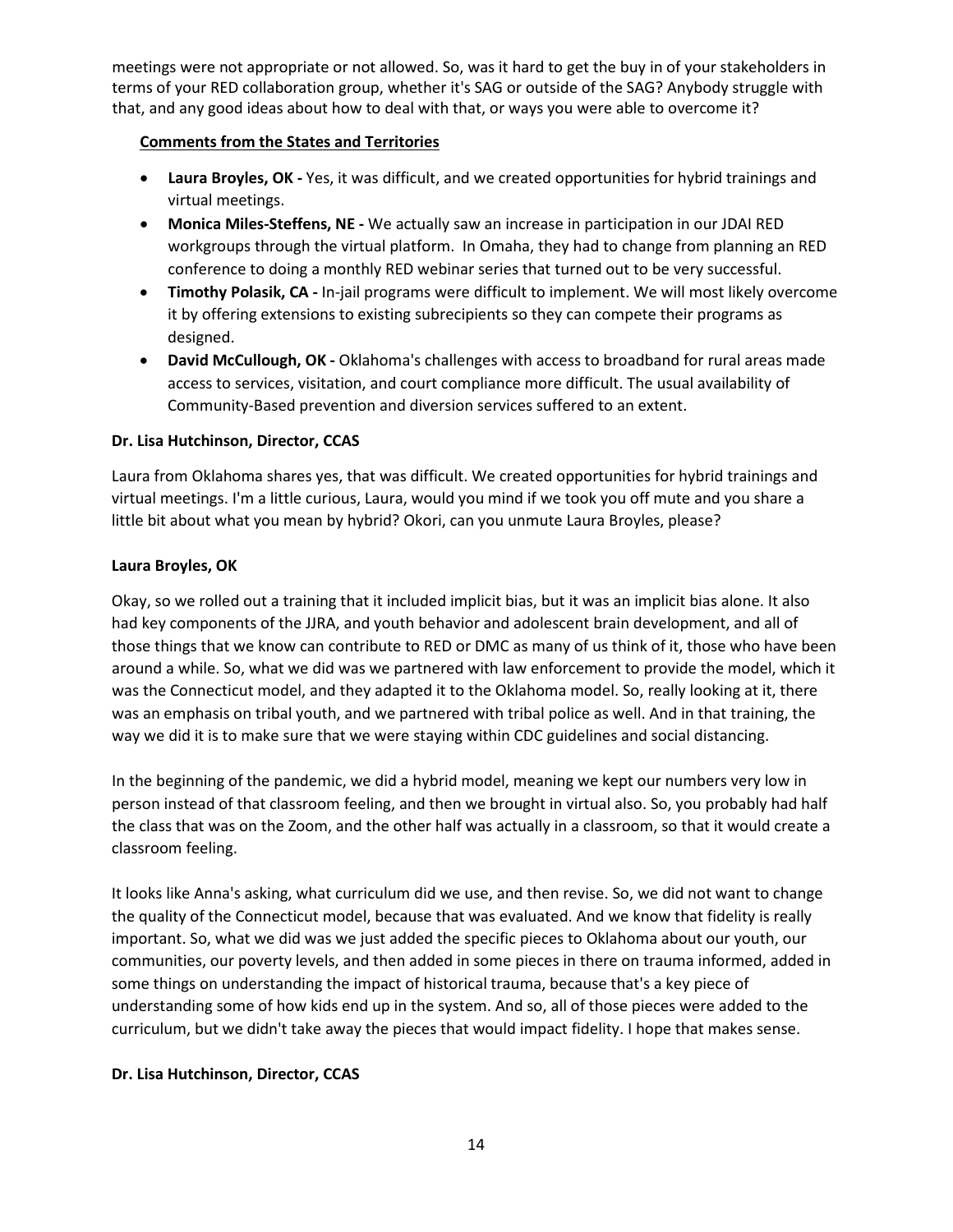Yes, that is such a great way to approach that. Thank you so much for saying that, Laura. Monica says they actually saw an increase in participation in [JDAI](https://www.aecf.org/work/juvenile-justice/jdai) RED work groups through their virtual platform. Timothy in California noticed that in jail programs were difficult to implement and will most likely overcome that by offering extensions to existing subrecipients so they can complete their programs as designed.

All right, we have just a few minutes left in this, and Katie is about to take us on the walkthrough through the [CCAS Information Hub.](https://ccastates.org/) I'm putting one last question in the chat box. Please make sure you address this and share with OJJDP what support you need to continue to implement the Title II formula grants program during the pandemic. So, if you have support you wish you would have or things you want to identify specifically, please place them in the chat box. Again, I posted that question there. Please make sure that you identify any support you would like to see from OJJDP. And with that, I'm going to turn it over to Katie and have her walk us through the RED portion of the CCAS Information Hub.

# **V. CCAS RED Coordinators Information Hub**

# **Dr. Katie Penkoff, Senior TA Consultant, CCAS**

Okay, excellent. Hi, everyone. Please let me know when you can see my screen, and hopefully the CCAS Information Hub.

So, what you're seeing here is what we call the CCAS or the [Center for Coordinated Assistance to States](https://ccastates.org/) [CCAS information hub.](https://ccastates.org/) And this is our virtual community of practice. And so, some of you attended the trainings that we held on this just to demonstrate it for the field and to show you the different resources that are available. But we wanted to specifically really hone-in on the community, that is for [Racial and](https://ccastates.org/communities/racial-and-ethnic-disparities-coordinators-dsa)  [Ethnic Disparities coordinators.](https://ccastates.org/communities/racial-and-ethnic-disparities-coordinators-dsa) So, what you see when you're logging into the site versus not logged into the site is different. So, I am logged in. And when I log in, I can actually see the communities that I'm a part of right here on my home page. And so, with that, I can click on the racial and ethnic disparities coordinators community. And if I scroll down, I can see the different resources that are shared from OJJDP with the field.

So, for example, today's RED coordinators' call, and so I saw some of you were asking about the slides and other resources that are a part of it. So, if you actually scroll down from today's call, you'll see that there are a data guide and data table builder for ethnicity, your basic table builder, the Title II compliance and RED plans information, the RED compliance indicators, RED definitions. And then the last item that you'll see here is for the PowerPoint from today's call. We realize that the solicitation due date is coming up quickly, and OJJDP really wanted to make sure that you had all of the access to today's materials. And so, you will find all of that here on this particular community.

So, not only are we able to post materials for your review, but if you look under the membership tools here in the upper right hand corner of the screen, you can add a discussion. Maybe you have a question that you want to pose to the rest of the RED coordinators, you can post that here in a discussion question, have other folks respond to you. Maybe you've got a neat webinar or training that's open to more than folks within your state or territory, you can post that here and notify your colleagues. And you can even post resources that you've created. So, I see some neat RFPs that Tim shared, and other things that are happening within the states or territories that are innovative in this area, and maybe trainings that you're using, et cetera. You can post those resources here and share that information with your colleagues.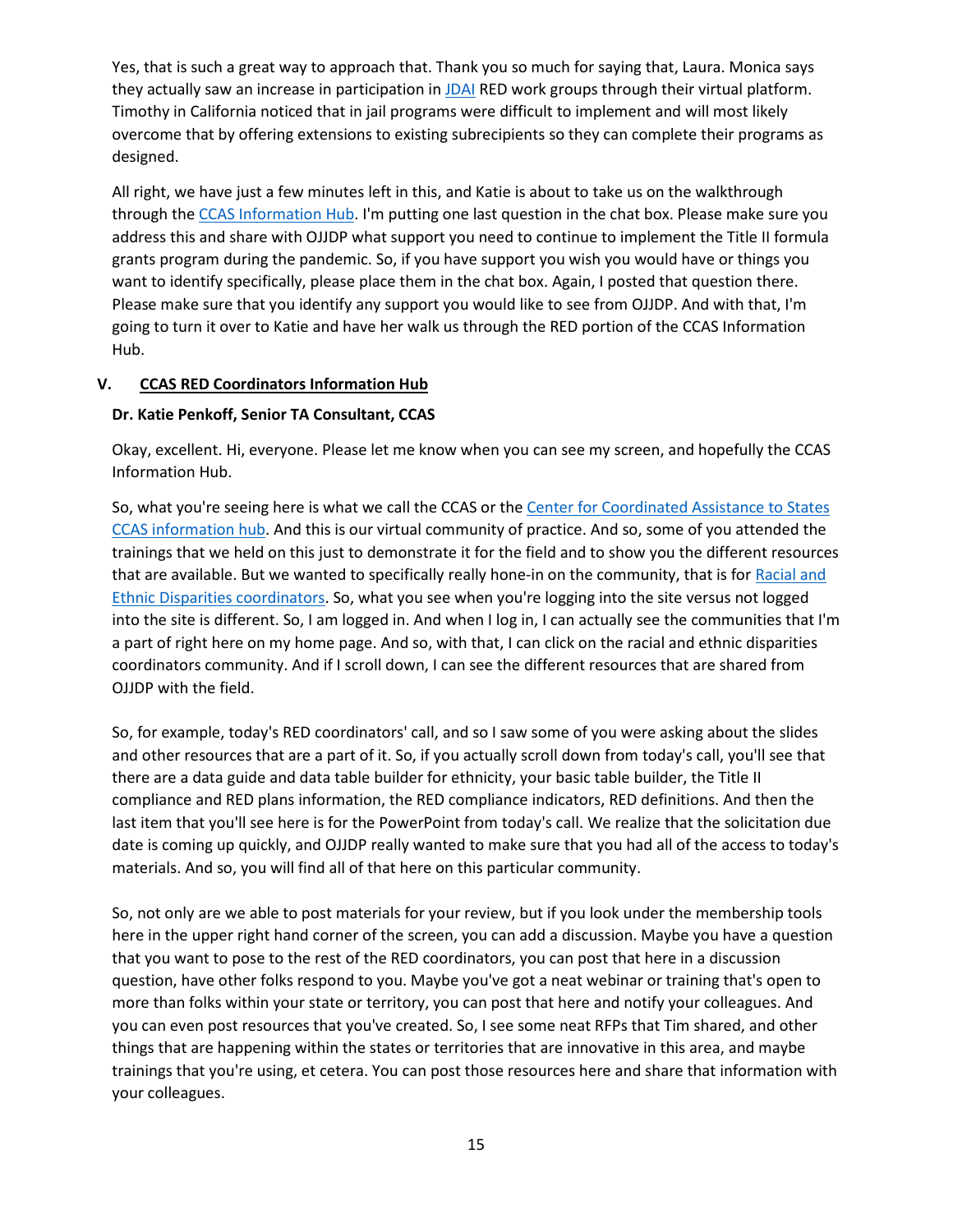So, we really want this to be a place where you can come and access resources that OJJDP has shared with the field, as well as collaborate with one another. We find that peer-to-peer support is one of the most beneficial things, because it really helps for you to see examples from other states, and then really figure out how to contextualize them for your state or territory. Most folks received an email once they were added to the site.

If you are new and have not yet received access to the site, or if you have been added but aren't sure how to navigate around the site or log in, please contact us, and one of my colleagues will put the ccas@air.org into the chat box. But we've got several folks, Okori Christopher, our technology specialist, Kenya Roy, and myself who are all available to really help orient you to the site, learn how to do the different things that are available here, and make sure that you have the login credentials to be successful on the site.

I also wanted to point out the fact that we actually have site tutorials that are built into the site. And so, this is on the public facing version of the site. If you go up into the upper right-hand corner, you'll see the link [to site tutorials.](https://ccastates.org/website-tutorial-videos) You'll have a demo on how to log in, how to edit your user profile, maybe you want to add a photo, add more about your job or hats that you wear at the designated state agency, maybe you're interested in adding a resource, all of that can be learned here by sharing or viewing these short demonstrations. The other thing that we have here is a link to the [website feedback.](https://ccastates.org/contact/website_feedback) We really want this [CCAS Information Hub](https://ccastates.org/) to be a place that's a one stop shop for resources and information and collaboration. And if you're on the site, and you notice that there are things that we can do to enhance your experience, we want to know that. So, if you'd just complete this basic web-based form, it comes directly to us, and then we are able to make those changes in real time with OJJDP permission to really enhance that user experience.

So, you'll also find within the [blog section](https://ccastates.org/blog) of the site, we post materials that are really cut across different roles within the designated state agencies. And so, many of you attended the first solicitation webinar yesterday, so we've attached the PowerPoint [here.](https://ccastates.org/system/files/2021/06/OJJDP%20FY%2021%20Title%20II%20Formula%20Program%20Solicitation%20Webinar.pdf) We've also attached th[e link](https://ojjdp.ojp.gov/funding/FY21-Title-II-Solicitation-Files) to the solicitation files, and then when the recording becomes available, we'll post that here as well. And as many of you know, tomorrow is that second solicitation. If you scroll up in the chat, we've actually got a link, and if you haven't already registered, we encourage you to do that. And so, just wanted to point that we are trying to, again, any listserv message that goes out, any resources that OJJDP shares with the field, we're trying to upload that here as soon as possible so that you have access. So, since I'm sharing my screen, I'm going to ask my colleagues if there's any questions that have come in related to the CCAS information hub that we might be able to answer for folks.

### **Dr. Lisa Hutchinson, Director, CCAS**

Just a question about how to set up an account, but I think you addressed that, and is there a way to notify you, set it up where it'll notify you when there's new postings?

### **Dr. Katie Penkoff, Senior TA Consultant, CCAS**

Yeah, that's such a great question. When you go in and edit your user profile, one of the very last things on the forum where you edit your profile is you can specify how often you want to be notified of changes to the site. You can set it daily, you can set it weekly, you can set it to never. So, you have control over how many emails that you get that are being generated from the system when new things are added. Okori, would you add anything to that?